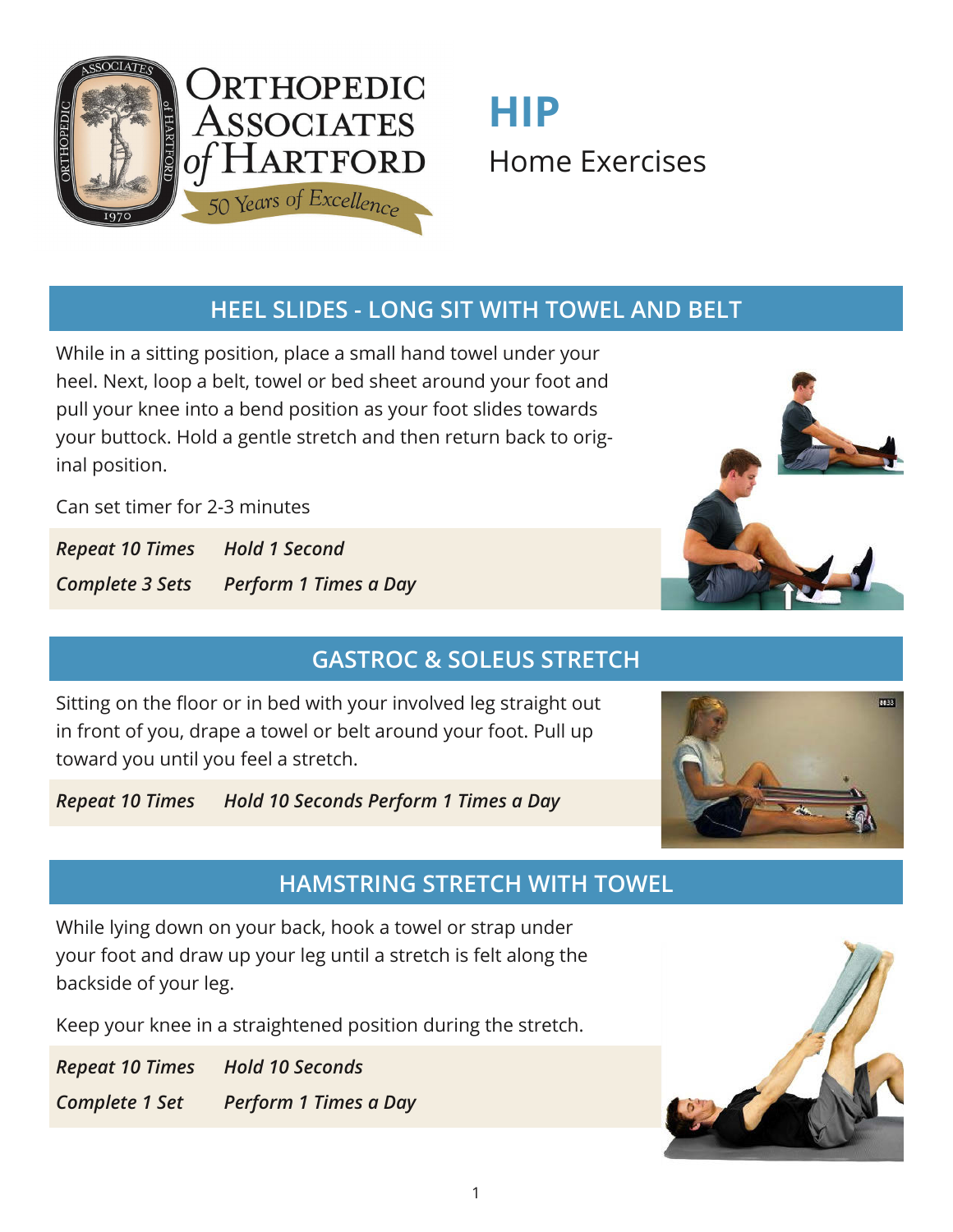#### **QUAD SET - TOWEL UNDER KNEE**

Tighten your top thigh muscle as you attempt to press the back of your knee downward towards the table.

*Repeat 10 Times Hold 10 Seconds Complete 1 Set Perform 1 Times a Day*



### **STRAIGHT LEG RAISE - SLR**

While lying on your back, raise up your leg with a straight knee. Keep the opposite knee bent with the foot planted on the ground.

*Repeat 10 Times Hold 1 Second Complete 3 Sets Perform 1 Times a Day*

## **HIP ABDUCTION - SIDELYING**

While lying on your side, slowly raise up your top leg to the side. Keep your knee straight and maintain your toes pointed forward the entire time. Keep your leg in-line with your body.

The bottom leg can be bent to stabilize your body.

*Repeat 10 Times Hold 1 Second Complete 3 Sets Perform 1 Times a Day*